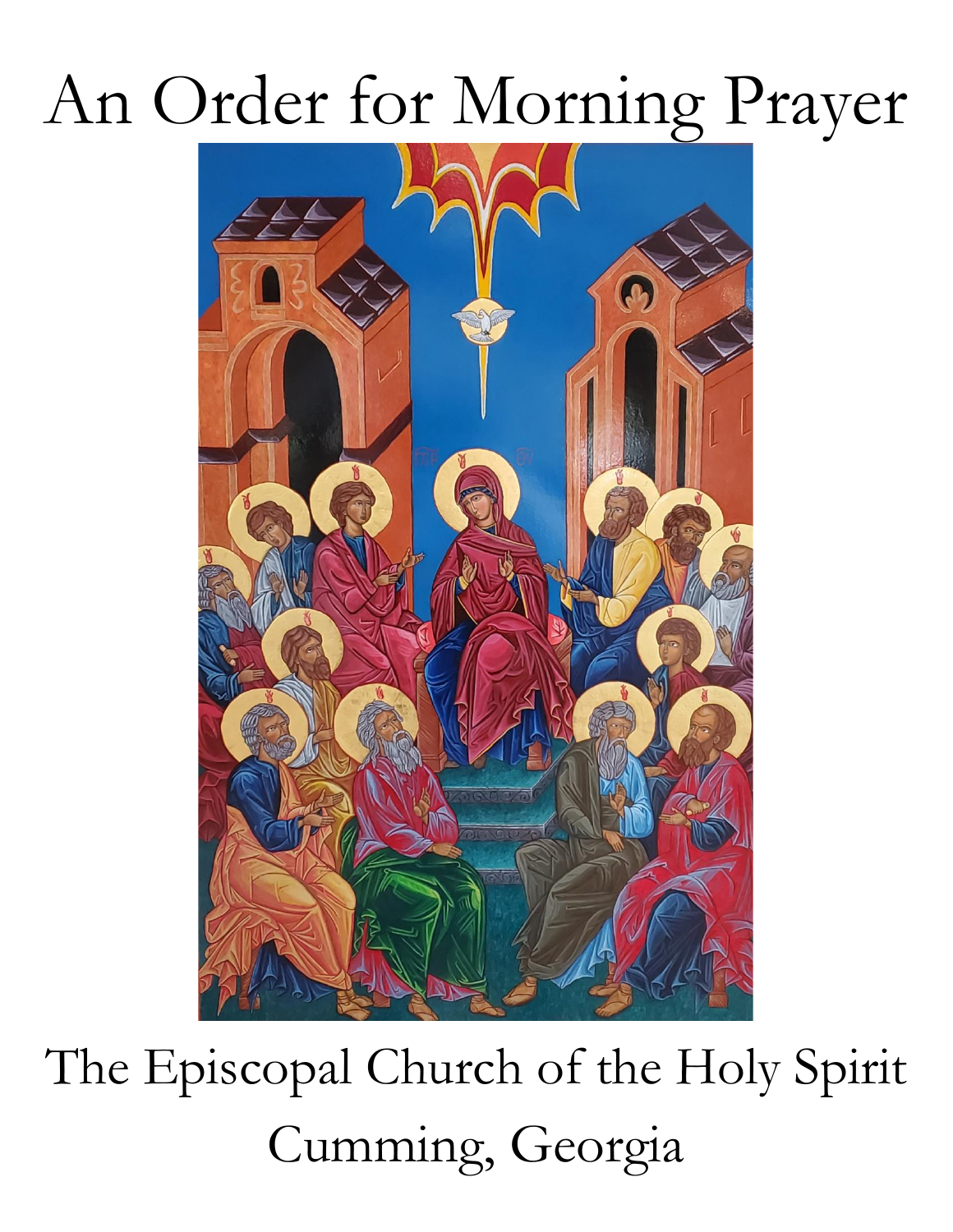# **Be still, and know that I am God. -Psalm 48:10a**

*As you arrive, you are invited to be in prayerful meditation, to listen to God, and to seek peace and centeredness.*

*Likewise, you are welcome to remain after the service in prayer and contemplation.*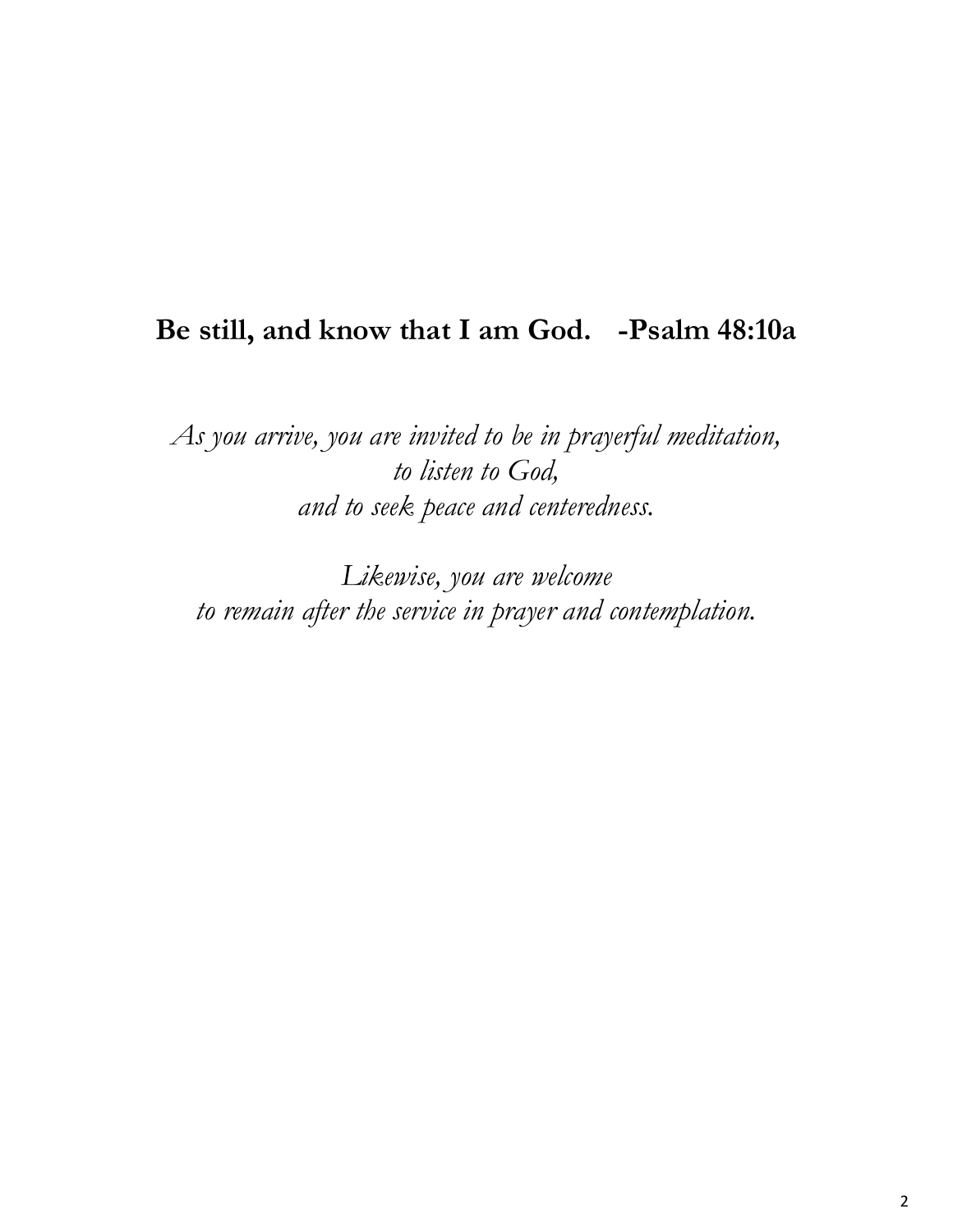### **Prelude Opening Hymn (See insert.)**

*The Officiant begins the service with one of these sentences of Scripture, based upon the season.*

### **Advent**

"In the wilderness prepare the way of the Lord, make straight in the desert a highway for our God." Isaiah 40:3

### **Christmas**

"Behold, the dwelling of God is with humankind. He will dwell with them, and they shall be his people, and God himself will be with them, and be their God." Revelation 21:3

### **Epiphany**

"I will give you as a light to the nations, that my salvation may reach to the end of the earth." Isaiah 49:6b

### **Lent**

"If we say we have no sin, we deceive ourselves, and the truth is not in us; but if we confess our sins, God who is faithful and just, will forgive our sins and cleanse us from all unrighteousness." I John 1:8, 9

### **Holy Week**

"All we like sheep have gone astray; all have turned to their own way; and the Lord has laid on him the iniquity of us all." Isaiah 53:6

### **Easter Season and the Day of Pentecost**

Alleluia! Christ is risen. The Lord is risen indeed. Alleluia!

"On this day the Lord has acted; we will rejoice and be glad in it." Psalm 118:24

### **All Saints and other Major Saints' Days**

"We give thanks to the Father, who has made us worthy to share in the inheritance of the saints in light." Colossians 1:12

### **At any Time**

"I was glad when they said to me, 'Let us go to the house of the Lord." Psalm 122:1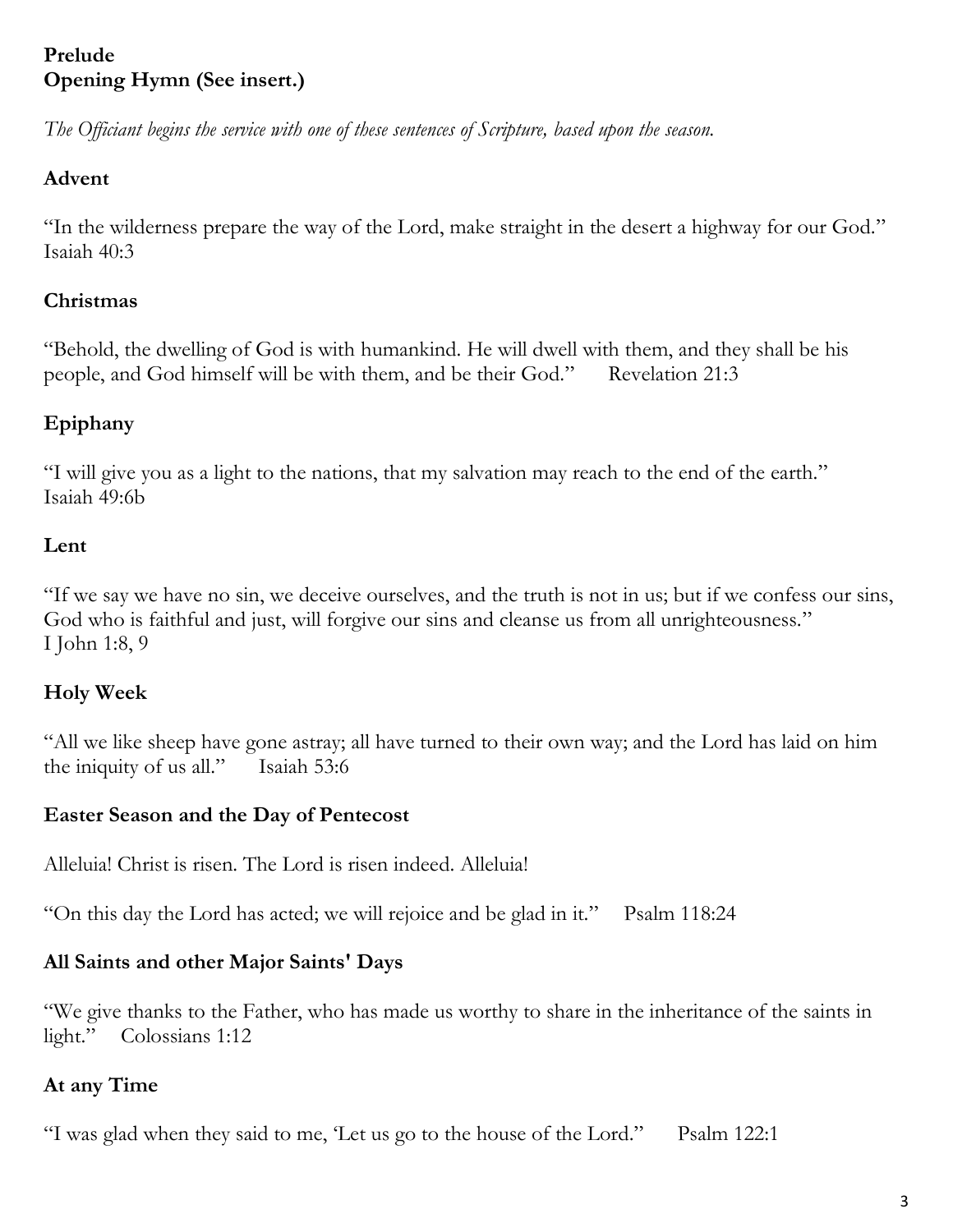### **Confession of Sin**

*The Officiant says to the people*

Let us confess our sins against God and our neighbor.

*Silence may be kept.*

*Officiant and People together, all kneeling*

**Most merciful God, we confess that we have sinned against you in thought, word, and deed, by what we have done, and by what we have left undone. We have not loved you with our whole heart; we have not loved our neighbors as ourselves. We are truly sorry and we humbly repent. For the sake of your Son Jesus Christ, have mercy on us and forgive us; that we may delight in your will, and walk in your ways, to the glory of your Name. Amen.**

*The Officiant says*

Almighty God have mercy on us, forgive us all our sins through our Lord Jesus Christ, strengthen us in all goodness, and by the power of the Holy Spirit keep us in eternal life. Amen.

### **The Invitatory and Psalter**

*All stand*

*Officiant* Lord, open our lips. *People* **And our mouth shall proclaim your praise.**

*Officiant and People*

**Glory to the Father, and to the Son, and to the Holy Spirit: as it was in the beginning, is now, and will be for ever. Amen.**

*Except in Lent, add* Alleluia.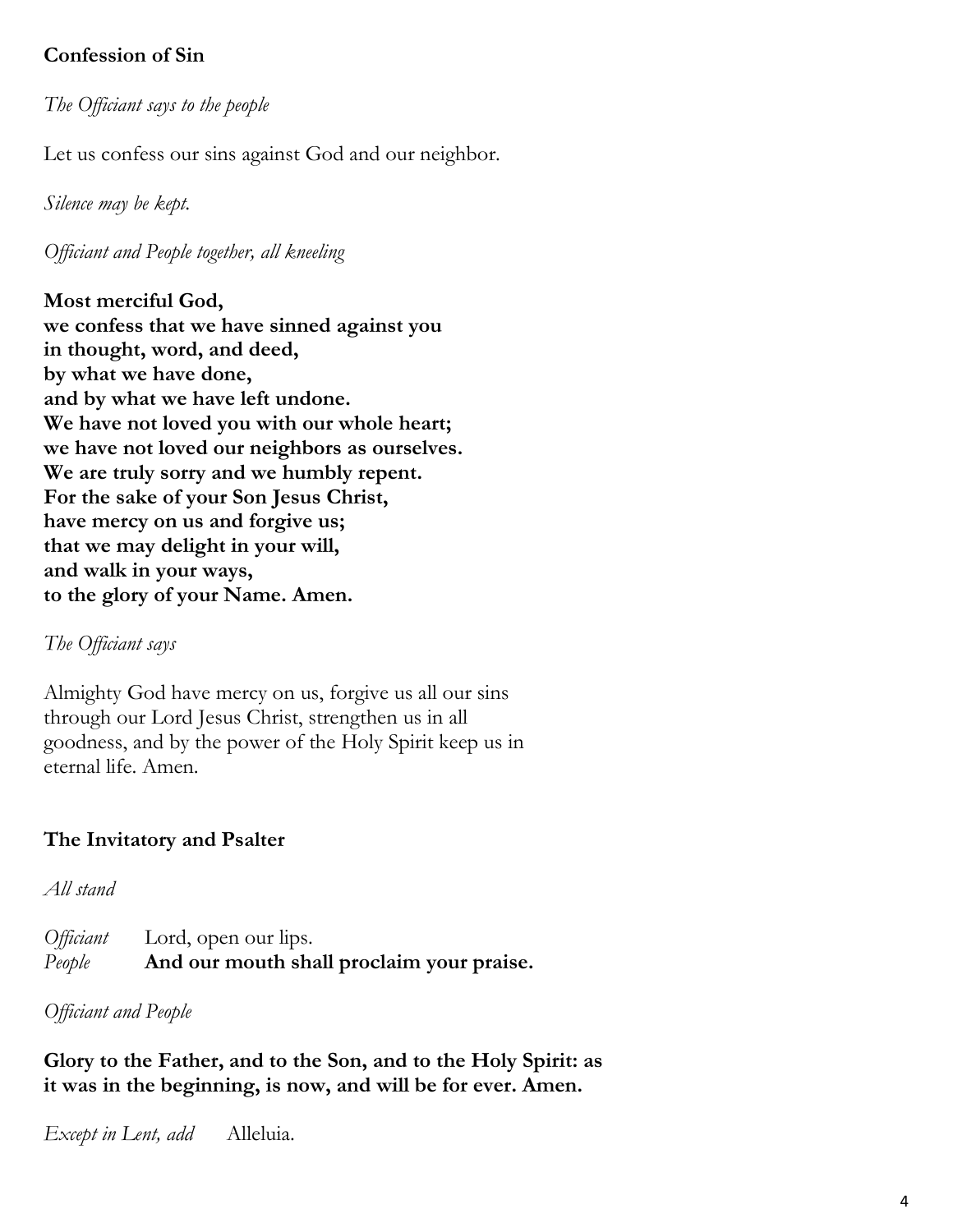*Then follows the Venite.*

### **Venite Psalm 95:1-7**

Come, let us sing to the Lord; \* let us shout for joy to the Rock of our salvation. Let us come before his presence with thanksgiving  $*$ and raise a loud shout to him with psalms.

For the Lord is a great God, \* and a great King above all gods. In his hand are the caverns of the earth, \* and the heights of the hills are his also. The sea is his, for he made it, \* and his hands have molded the dry land.

Come, let us bow down, and bend the knee, \* and kneel before the Lord our Maker. For he is our God, and we are the people of his pasture and the sheep of his hand. \* Oh, that today you would hearken to his voice!

*Then follows the Psalm appointed for the day.*

### **The Psalm (See insert.)**

*At the end of the Psalm is sung or said*

Glory to the Father, and to the Son, and to the Holy Spirit: \* as it was in the beginning, is now, and will be for ever. Amen.

### **The Lessons (See insert.)**

*The First Lesson, as appointed, is read, the Reader first saying*

A Reading (Lesson) from \_\_\_\_\_\_\_\_\_\_\_\_\_\_\_.

*After the Lesson the Reader shall say*

The Word of the Lord. *People* **Thanks be to God.**

*Silence may be kept. One of the following Canticles is sung or said after the Reading.*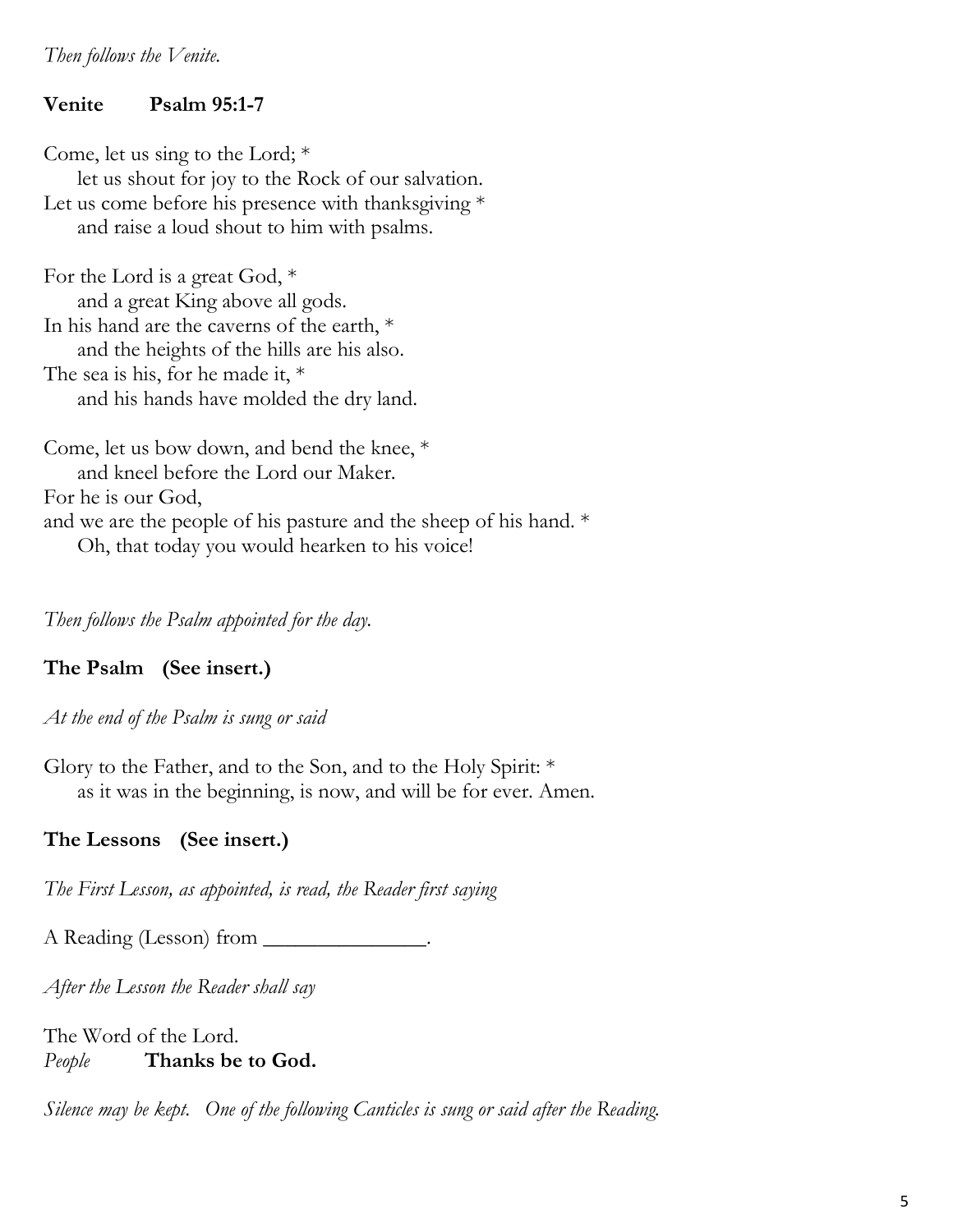Surely, it is God who saves me; \* I will trust in him and not be afraid. For the Lord is my stronghold and my sure defense, \* and he will be my Savior. Therefore you shall draw water with rejoicing  $*$  from the springs of salvation. And on that day you shall say, \* Give thanks to the Lord and call upon his Name; Make his deeds known among the peoples; \* see that they remember that his Name is exalted. Sing the praises of the Lord, for he has done great things, \* and this is known in all the world. Cry aloud, inhabitants of Zion, ring out your joy, \* for the great one in the midst of you is the Holy One of Israel. Glory to the Father, and to the Son, and to the Holy Spirit: \*

as it was in the beginning, is now, and will be for ever. Amen.

| The Second Song of Isaiah | Quaerite Dominum | Isaiah 55:6-11 |
|---------------------------|------------------|----------------|
|                           |                  |                |

Seek the Lord while he wills to be found; \* call upon him when he draws near. Let the wicked forsake their ways  $*$  and the evil ones their thoughts; And let them turn to the Lord, and he will have compassion, \* and to our God, for he will richly pardon. For my thoughts are not your thoughts, \* nor your ways my ways, says the Lord. For as the heavens are higher than the earth, \* so are my ways higher than your ways, and my thoughts than your thoughts. For as rain and snow fall from the heavens \* and return not again, but water the earth, Bringing forth life and giving growth, \* seed for sowing and bread for eating, So is my word that goes forth from my mouth; \* it will not return to me empty; But it will accomplish that which I have purposed, \* and prosper in that for which I sent it.

Glory to the Father, and to the Son, and to the Holy Spirit: \* as it was in the beginning, is now, and will be for ever. Amen.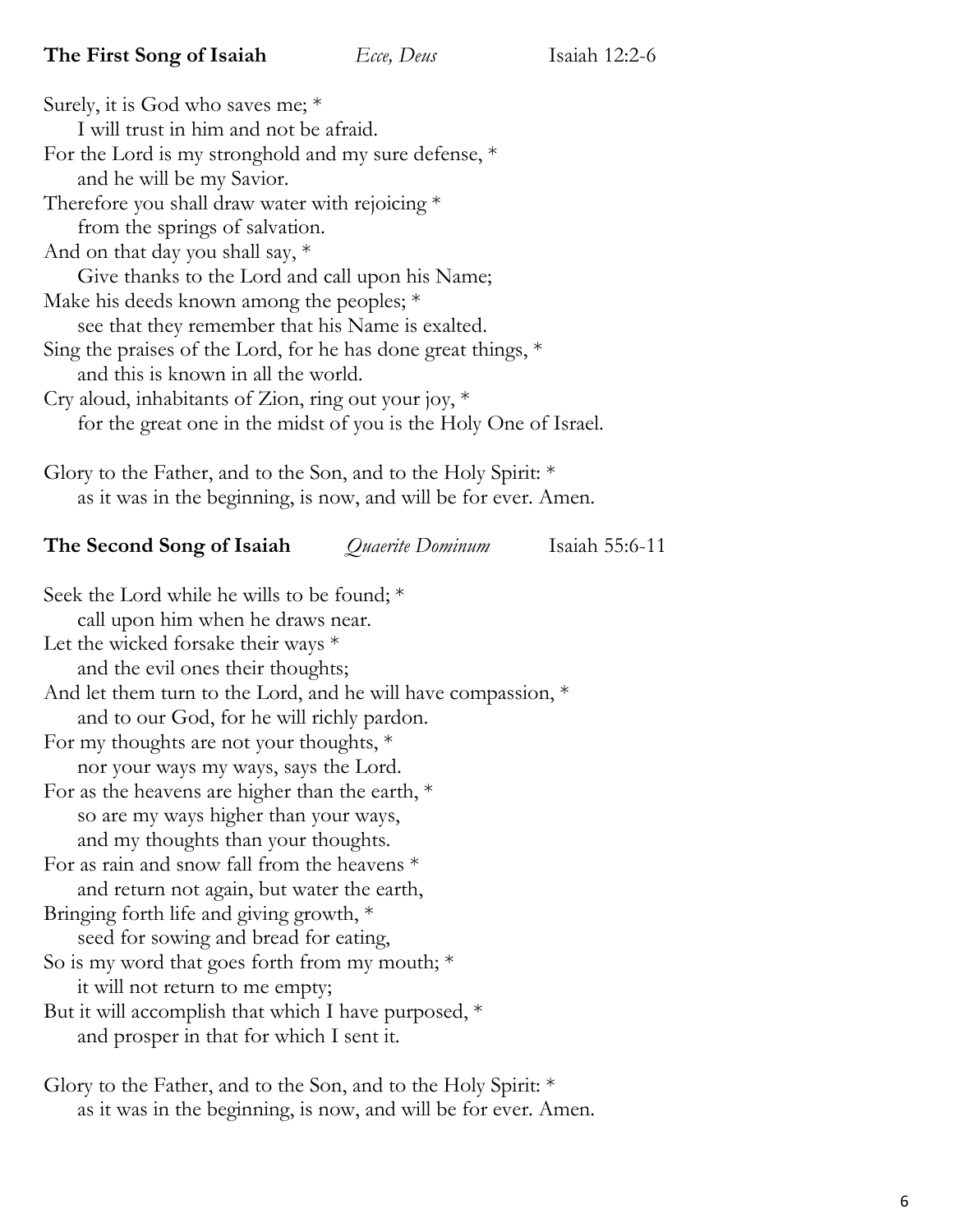| Glory to you, Lord God of our ancestors; $*$                                                                                                                                                |                                       |
|---------------------------------------------------------------------------------------------------------------------------------------------------------------------------------------------|---------------------------------------|
| you are worthy of praise; glory to you.<br>Glory to you for the radiance of your holy Name; *<br>we will praise you and highly exalt you for ever.                                          |                                       |
| Glory to you in the splendor of your temple; $*$<br>on the throne of your majesty, glory to you.                                                                                            |                                       |
| Glory to you, seated between the Cherubim; $*$<br>we will praise you and highly exalt you for ever.                                                                                         |                                       |
| Glory to you, beholding the depths; $*$<br>in the high vault of heaven, glory to you.<br>Glory to you, Father, Son, and Holy Spirit; *<br>we will praise you and highly exalt you for ever. |                                       |
| A Song of Penitence<br>Kyrie Pantokrator                                                                                                                                                    | Prayer of Manasseh 1-2, 4, 6-7, 11-15 |
| O Lord and Ruler of the hosts of heaven, *<br>God of Abraham, Isaac, and Jacob,<br>and of all their righteous offspring:                                                                    |                                       |
| You made the heavens and the earth, *<br>with all their vast array.                                                                                                                         |                                       |
| All things quake with fear at your presence; *<br>they tremble because of your power.                                                                                                       |                                       |
| But your merciful promise is beyond all measure; *<br>it surpasses all that our minds can fathom.                                                                                           |                                       |
| O Lord, you are full of compassion, *                                                                                                                                                       |                                       |
| long-suffering, and abounding in mercy.<br>You hold back your hand; *                                                                                                                       |                                       |
| you do not punish as we deserve.                                                                                                                                                            |                                       |
| In your great goodness, Lord,                                                                                                                                                               |                                       |
| you have promised forgiveness to sinners, *                                                                                                                                                 |                                       |
| that they may repent of their sin and be saved.<br>And now, O Lord, I bend the knee of my heart, *                                                                                          |                                       |
| and make my appeal, sure of your gracious goodness.                                                                                                                                         |                                       |
| I have sinned, O Lord, I have sinned, *                                                                                                                                                     |                                       |
| and I know my wickedness only too well.                                                                                                                                                     |                                       |
| Therefore I make this prayer to you: $*$                                                                                                                                                    |                                       |
| Forgive me, Lord, forgive me.                                                                                                                                                               |                                       |
| Do not let me perish in my sin, $*$                                                                                                                                                         |                                       |
| nor condemn me to the depths of the earth.                                                                                                                                                  |                                       |
| For you, O Lord, are the God of those who repent, *                                                                                                                                         |                                       |
| and in me you will show forth your goodness.                                                                                                                                                |                                       |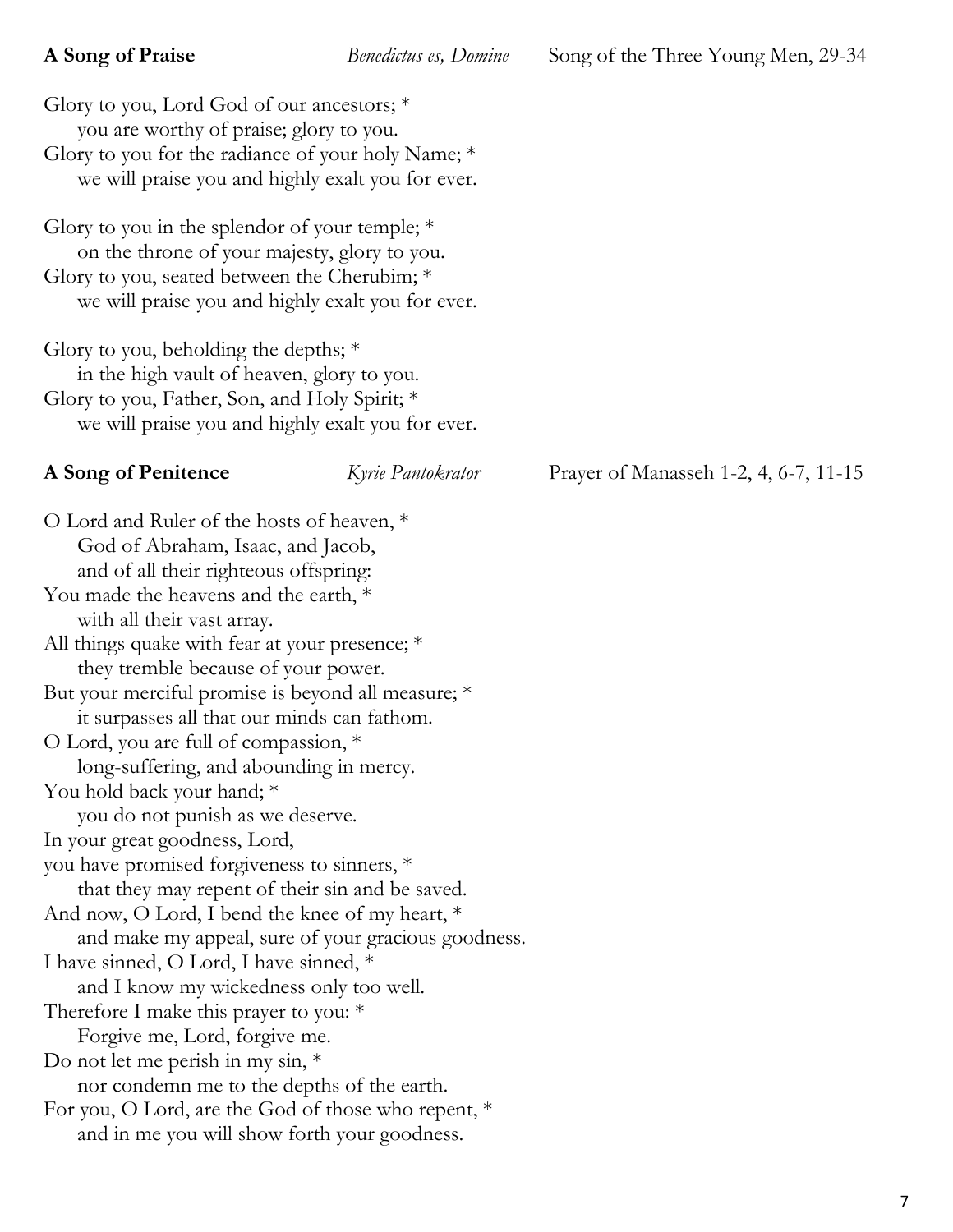Unworthy as I am, you will save me, in accordance with your great mercy,  $*$  and I will praise you without ceasing all the days of my life. For all the powers of heaven sing your praises, \* and yours is the glory to ages of ages. Amen.

**A Song to the Lamb** *Dignus es* Revelation 4:11, 5:9-10, 13

Splendor and honor and kingly power \* are yours by right, O Lord our God, For you created everything that is, \* and by your will they were created and have their being; And yours by right, O Lamb that was slain, \* for with your blood you have redeemed for God, From every family, language, people, and nation, \* a kingdom of priests to serve our God. And so, to him who sits upon the throne, \* and to Christ the Lamb, Be worship and praise, dominion and splendor, \* for ever and for evermore.

### **The Second Lesson**

*The Second Lesson, as appointed, is read, the Reader first saying*

A Reading (Lesson) from \_\_\_\_\_\_\_\_\_\_\_\_\_\_\_.

*After the Lesson the Reader shall say*

The Word of the Lord. *People* **Thanks be to God.**

### **The Sequence Hymn (See insert.)**

*If no hymn is to be sung, the following anthem is used.*

### **The Song of Mary** *Magnificat* Luke 1:46-55

My soul proclaims the greatness of the Lord, my spirit rejoices in God my Savior; \* for he has looked with favor on his lowly servant. From this day all generations will call me blessed: \* the Almighty has done great things for me, and holy is his Name. He has mercy on those who fear him  $*$ in every generation.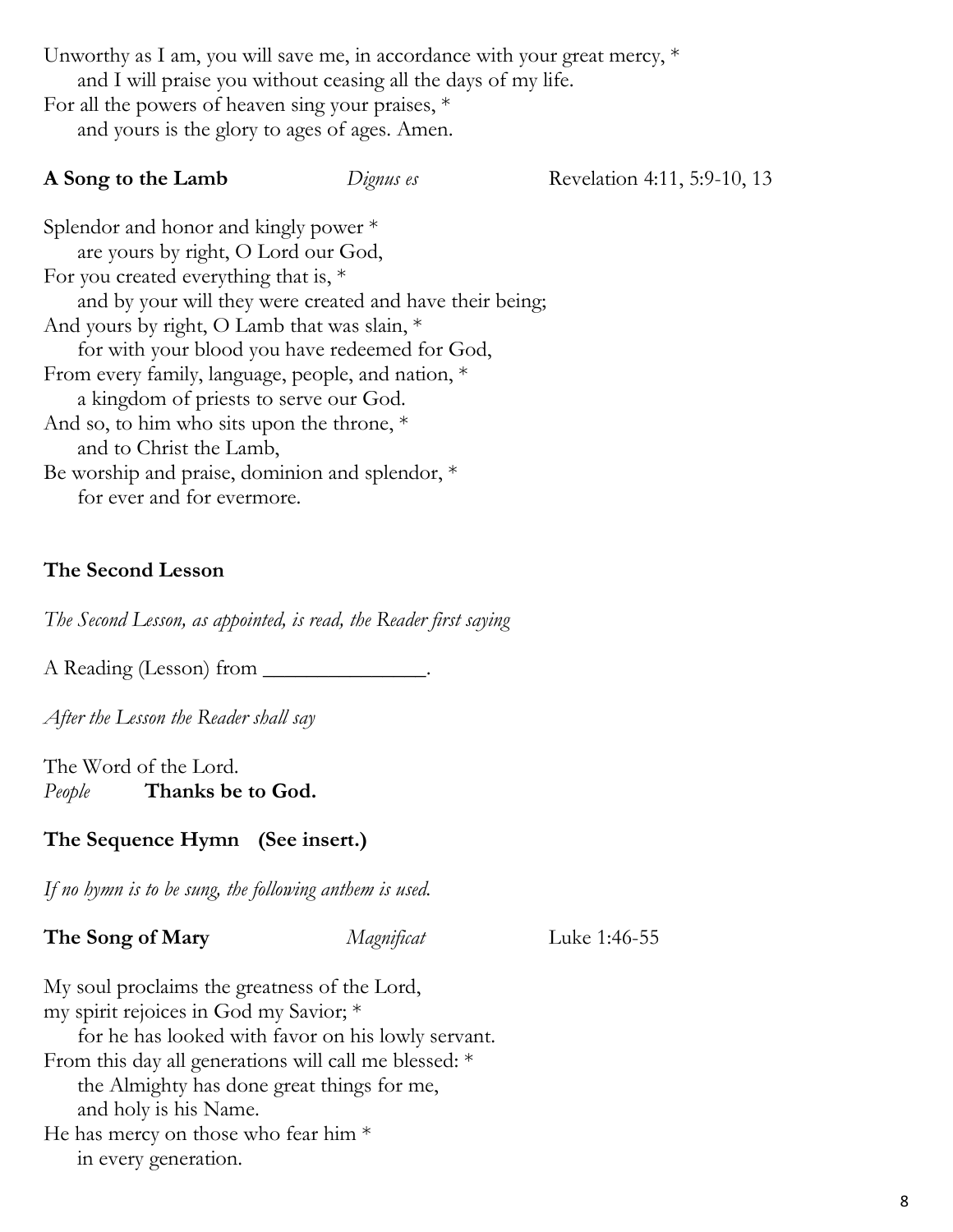| He has shown the strength of his arm, $*$           |
|-----------------------------------------------------|
| he has scattered the proud in their conceit.        |
| He has cast down the mighty from their thrones, $*$ |
| and has lifted up the lowly.                        |
| He has filled the hungry with good things, $*$      |
| and the rich he has sent away empty.                |
| He has come to the help of his servant Israel, *    |
| for he has remembered his promise of mercy,         |
| The promise he made to our fathers, $*$             |
| to Abraham and his children for ever.               |
|                                                     |
|                                                     |

Glory to the Father, and to the Son, and to the Holy Spirit: \* as it was in the beginning, is now, and will be for ever. Amen.

### **The Gospel**

*Then, all standing, the Deacon or a Priest, or the Lector in their absence, reads the Gospel, first saying* The Holy Gospel of our Lord Jesus Christ according to \_\_\_\_\_\_\_\_\_\_\_\_\_\_\_\_\_\_\_\_\_\_\_\_\_\_\_ *People* **Glory to you, Lord Christ.**

*After the Gospel, the Reader says* The Gospel of the Lord. *People* **Praise to you, Lord Christ.**

### **The Apostles' Creed**

*Officiant and People together, all standing*

I believe in God, the Father almighty, creator of heaven and earth;

I believe in Jesus Christ, his only Son, our Lord. He was conceived by the power of the Holy Spirit and born of the Virgin Mary. He suffered under Pontius Pilate, was crucified, died, and was buried. He descended to the dead. On the third day he rose again. He ascended into heaven, and is seated at the right hand of the Father. He will come again to judge the living and the dead.

I believe in the Holy Spirit, the holy catholic Church, the communion of saints, the forgiveness of sins the resurrection of the body, and the life everlasting. Amen.

### **The Prayers**

*The People stand or kneel*

*Officiant* The Lord be with you. *People* **And also with you.** *Officiant* Let us pray.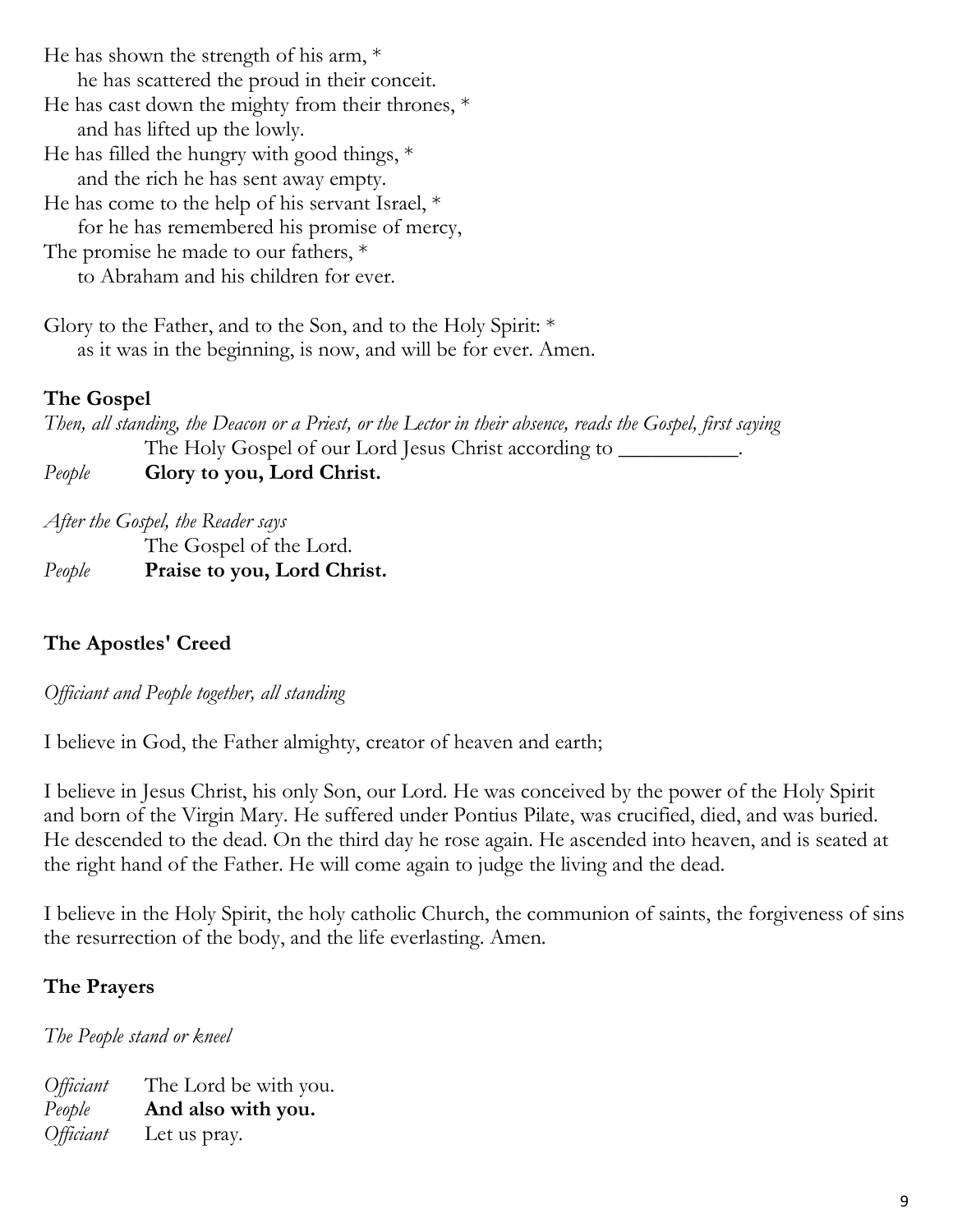**Our Father, who art in heaven, hallowed be thy Name, thy kingdom come, thy will be done, on earth as it is in heaven. Give us this day our daily bread. And forgive us our trespasses, as we forgive those who trespass against us. And lead us not into temptation, but deliver us from evil. For thine is the kingdom, and the power, and the glory, for ever and ever. Amen.**

*Then follows the Suffrages.*

- V. Show us your mercy, O Lord;
- R. **And grant us your salvation.**
- V. Clothe your ministers with righteousness;
- R. **Let your people sing with joy.**
- V. Give peace, O Lord, in all the world;
- R. **For only in you can we live in safety.**
- V. Lord, keep this nation under your care;
- R. **And guide us in the way of justice and truth.**
- V. Let your way be known upon earth;
- R. **Your saving health among all nations.**
- V. Let not the needy, O Lord, be forgotten;
- R. **Nor the hope of the poor be taken away.**
- V. Create in us clean hearts, O God;
- R. **And sustain us with your Holy Spirit.**

*Intercessions and thanksgivings of the people may follow.*

*The Officiant then says one of the following Collects*

### **The Collect of the Day (See insert.)**

*or*

### **A Collect for the Renewal of Life**

O God, the King eternal, whose light divides the day from the night and turns the shadow of death into the morning: Drive far from us all wrong desires, incline our hearts to keep your law, and guide our feet into the way of peace; that, having done your will with cheerfulness while it was day, we may, when night comes, rejoice to give you thanks; through Jesus Christ our Lord. Amen.

*or*

## **A Collect for Guidance**

Heavenly Father, in you we live and move and have our being: We humbly pray you so to guide and govern us by your Holy Spirit, that in all the cares and occupations of our life we may not forget you, but may remember that we are ever walking in your sight; through Jesus Christ our Lord. Amen.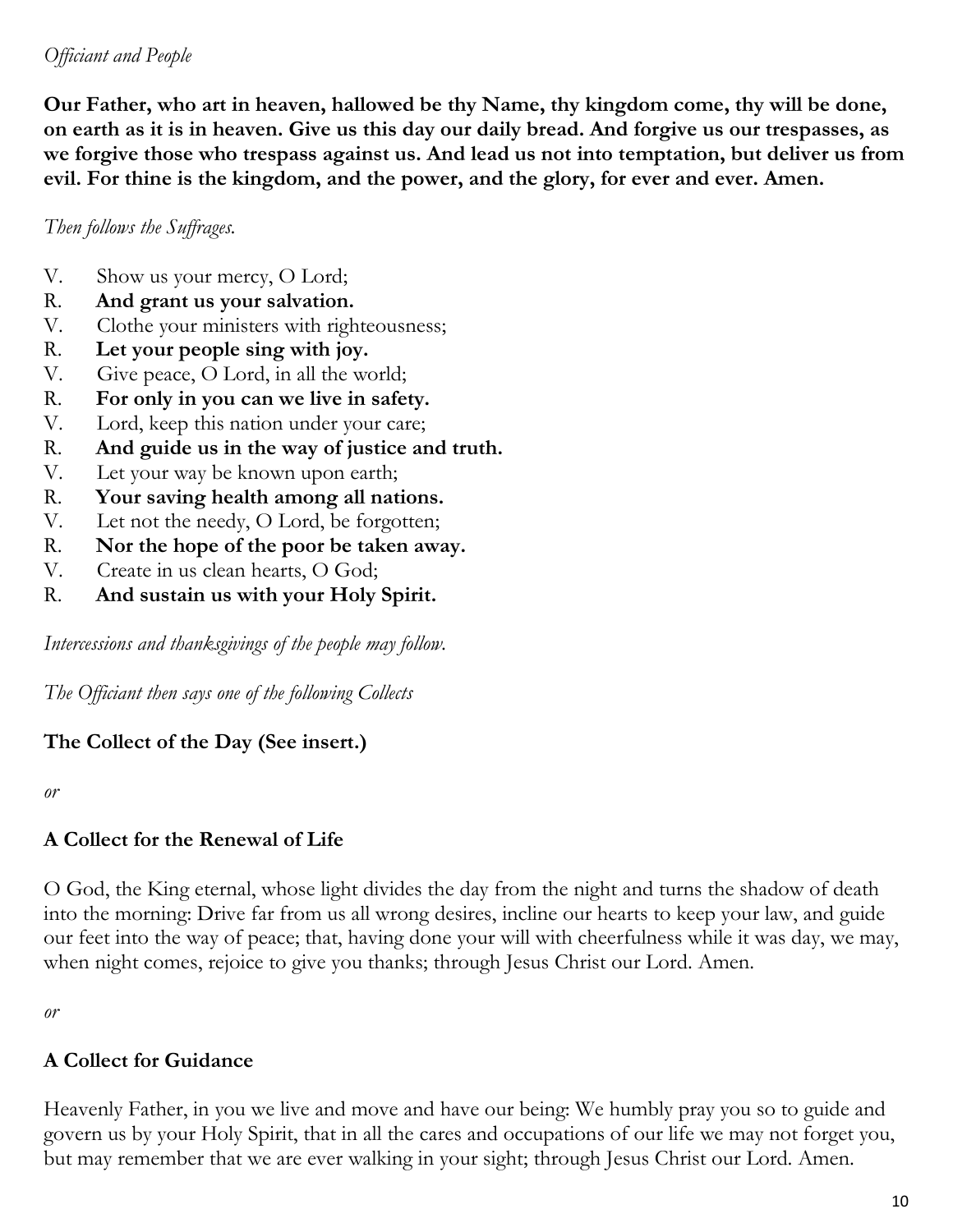*Then is added one of the following prayers for mission*

O God, you have made of one blood all the peoples of the earth, and sent your blessed Son to preach peace to those who are far off and to those who are near: Grant that people everywhere may seek after you and find you; bring the nations into your fold; pour out your Spirit upon all flesh; and hasten the coming of your kingdom; through Jesus Christ our Lord. Amen.

*or*

Lord Jesus Christ, you stretched out your arms of love on the hard wood of the cross that everyone might come within the reach of your saving embrace: So clothe us in your Spirit that we, reaching forth our hands in love, may bring those who do not know you to the knowledge and love of you; for the honor of your Name. Amen.

### **Closing Hymn (See insert.)**

*If no hymn is to be sung, the following anthem is used.*

**The Song of Simeon** *Nunc Dimittis* Luke 2:29-32

Lord, you now have set your servant free \* to go in peace as you have promised; For these eyes of mine have seen the Savior, \* whom you have prepared for all the world to see: A Light to enlighten the nations, \* and the glory of your people Israel.

Glory to the Father, and to the Son, and to the Holy Spirit: \* as it was in the beginning, is now, and will be for ever. Amen.

*Before the close of the Office the following may be used*

### **The General Thanksgiving**

### *Officiant and People*

**Almighty God, Father of all mercies, we your unworthy servants give you humble thanks for all your goodness and loving-kindness to us and to all whom you have made. We bless you for our creation, preservation, and all the blessings of this life; but above all for your immeasurable love in the redemption of the world by our Lord Jesus Christ; for the means of grace, and for the hope of glory. And, we pray, give us such an awareness of your mercies, that with truly thankful hearts we may show forth your praise, not only with our lips, but in our lives, by giving up our selves to your service, and by walking before you in holiness and righteousness all our days; through Jesus Christ our Lord, to whom, with you and the Holy Spirit, be honor and glory throughout all ages. Amen.**